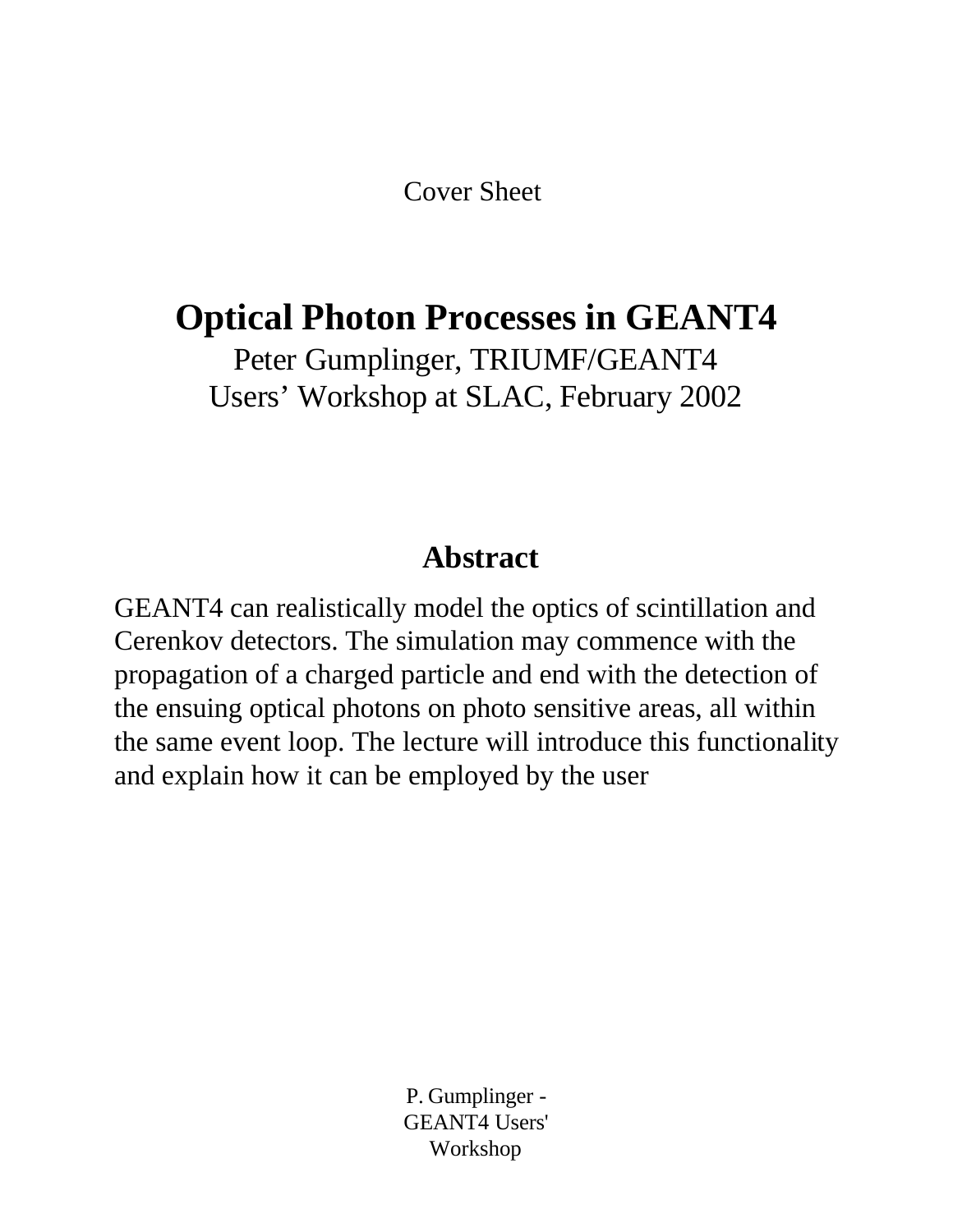# Optical Photon Processes in GEANT4

Concept of "optical Photon" in G4

#### ? >> atomic spacing

G4OpticalPhoton: wave like nature of EM

radiation

s G4OpticalPhoton <=|=> G4Gamma

(no smooth transition)

// optical photon

G4OpticalPhoton::OpticalPhoton();

 $\bullet$  Define a (spin) vector for the photon, added as data member to the G4DynamicParticle description class:

aphoton->SetPolarization(ux,uy,uz); // unit vector!!!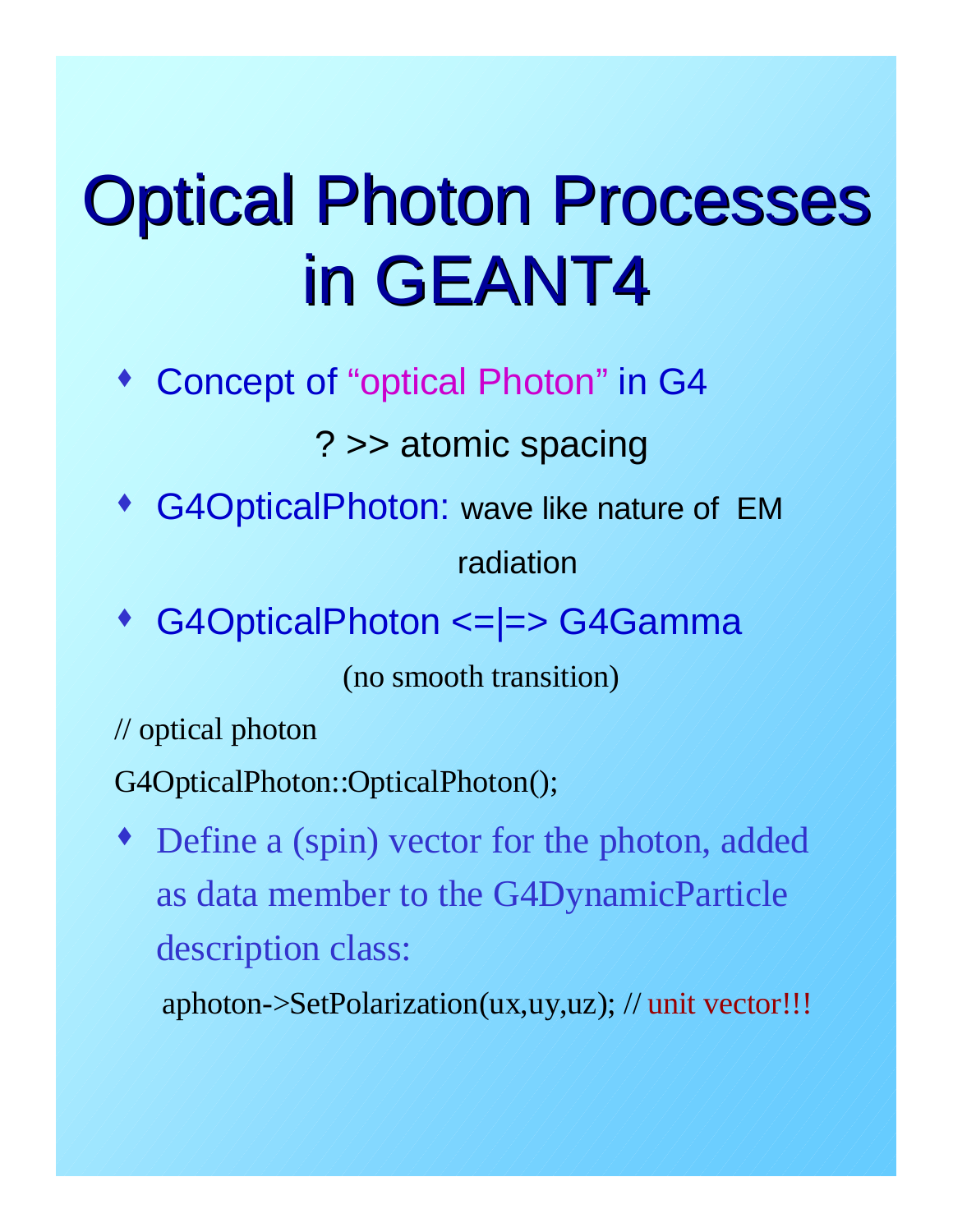#### Optical photon production in Geant4

in /processes/electromagnetic/xrays

- Cerenkov Process
- Scintillation Process
- Transition Radiation

Geant4 catalogue of Processes at optical Wavelengths

in /processes/optical

- Refraction and Reflection at medium boundaries
- Bulk Absorption
- Rayleigh scattering

ExampleN06 at /examples/novice/N06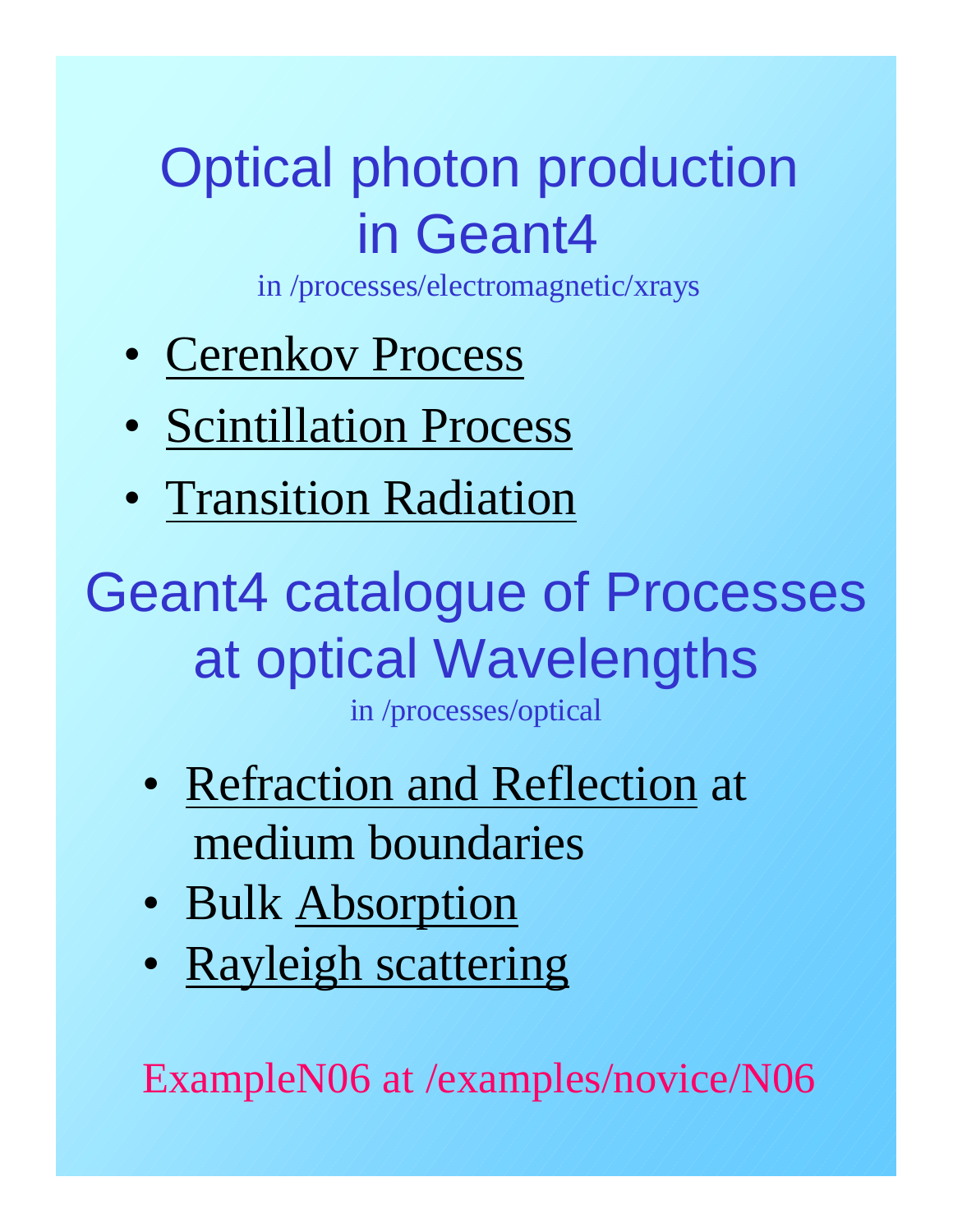- The optical properties of the medium which are key to the implementation of these types of processes are stored as entries in a properties table linked to the material.
- Properties are expressed as a function of the photon's momentum.

// Water

```
G4double a = 1.01 \times g/mole;
G4Element* elH = new G4Element(name="Hydrogen", symbol="H", z=1.,a);
a = 16.00*g/mole;G4Element* elO = new G4Element(name="Oxygen",symbol="O",z=8.,a)
```

```
density = 1.0* g/cm3;
G4Material* Water = new G4Material(name="Water",density,nel=2);
Water -> AddElement(elH,2);
Water \rightarrow AddElement(elO,1);
```

```
const G4int NUMENTRIES = 32;
```
G4double ppckov[NUMENTRIES] =  $\{2.034*eV, \ldots, 4.136*eV\};$ G4double rindex[NUMENTRIES] = 1.3435, ……., 1.3608}; G4double absorption [NUMENTRIES] =  $344.8$ <sup>\*</sup>cm, ......,  $1450.0$ <sup>\*</sup>cm};

G4MaterialPropertiesTable \*MPT = new G4MaterialPropertiesTable();

MPT -> AddProperty("RINDEX",ppckov,rindex,NUMENTRIES}; MPT -> AddProperty("ABSLENGTH",ppckov,absorption,NUMENTRIES};

water -> SetMaterialPropertiesTable(MPT);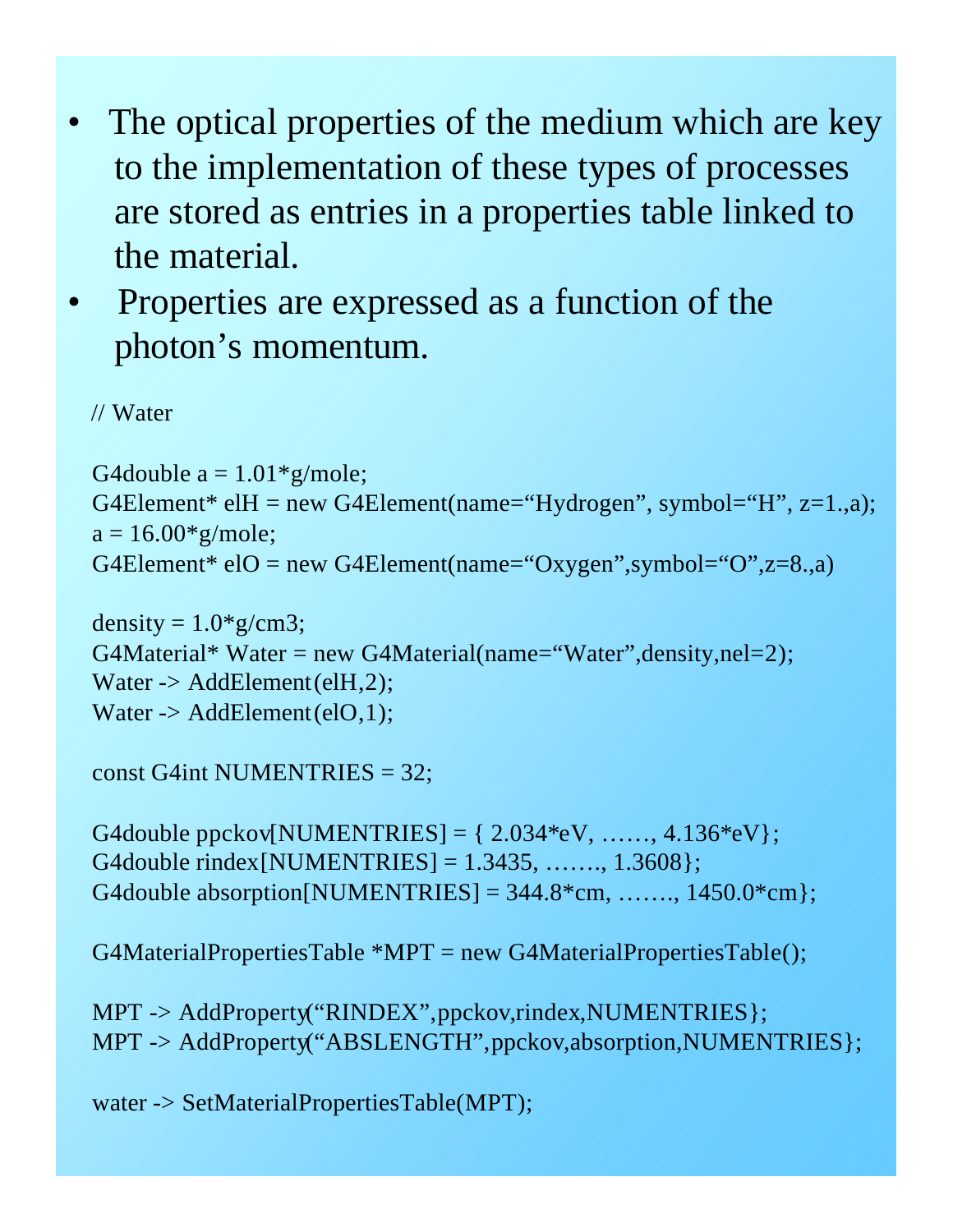### Cerenkov Process

- Cerenkov light occurs when a charged particle moves through a medium faster than the medium's group velocity of light.
- Photons are emitted on the surface of a cone, and as the particle slows down: (a) the cone angle decreases

(b) the emitted photon frequency increases

(c) and their number decreases

• Cerenkov photons have inherent polarization perpendicular to the cone's surface.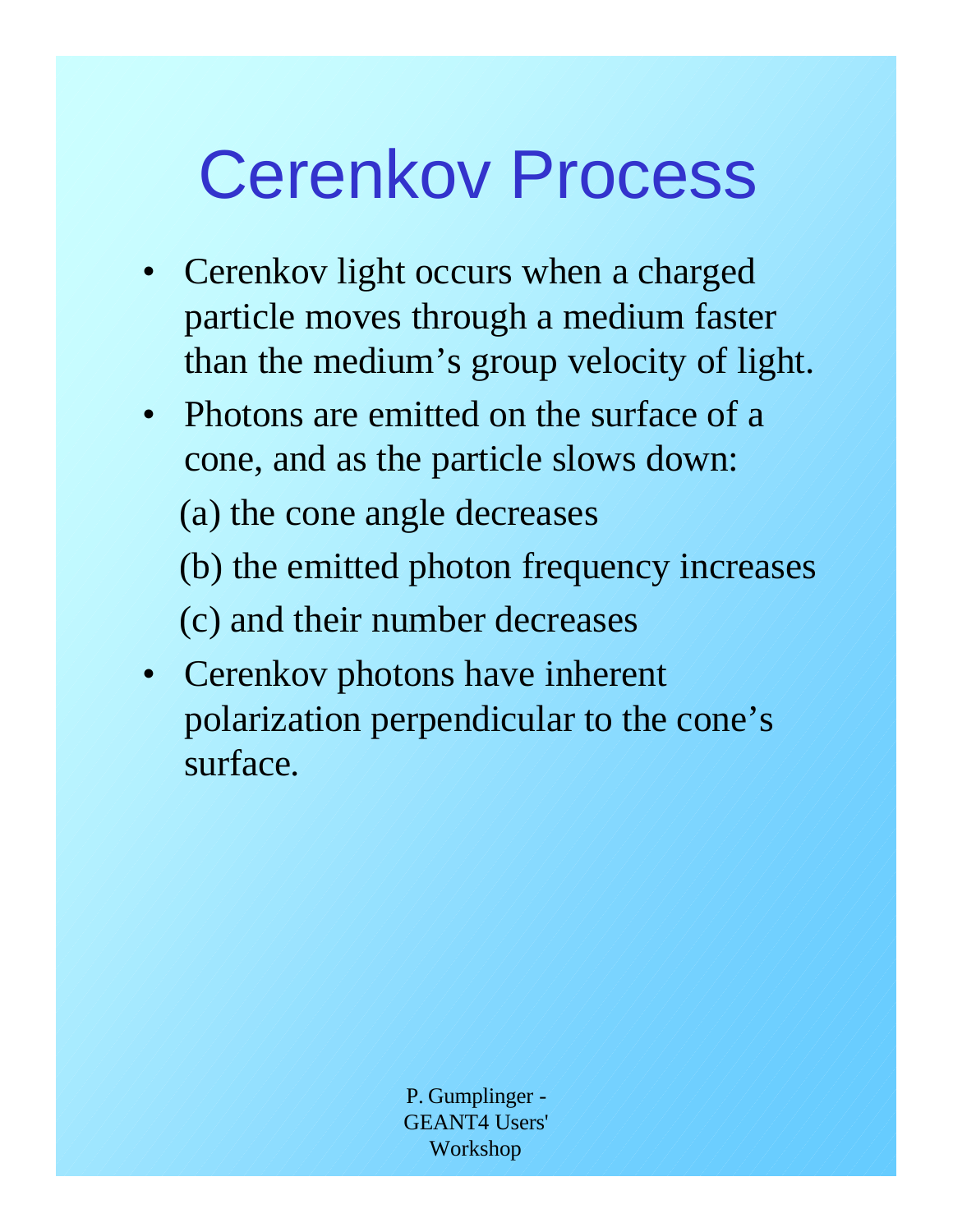# G4Cerenkov Implementation Details

- Cerenkov photon origins are distributed rectilinear over the step even in the presence of a magnetic field
- Cerenkov photons are generated only in media where the user has provided an index of refraction
- An average number of photon is calculated for the wavelength interval in which the index of refraction is given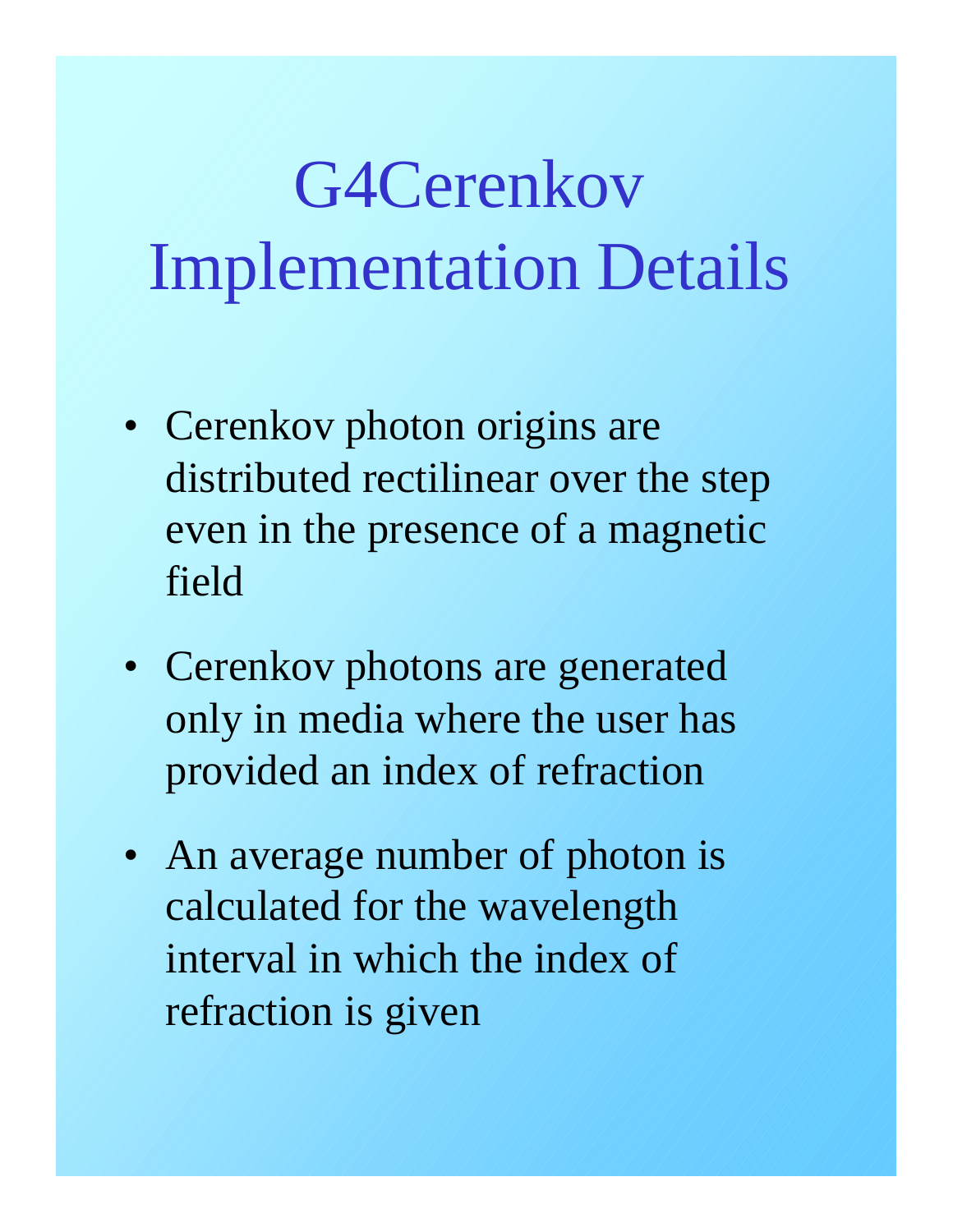### User Options

- Suspend primary particle and track Cerenkov photons first
- Set the average number of Cerenkov photons per step (The actual number generated in any given step will be slightly different because of the statistical nature of the process)

in ExptPhysicsList:

#include "G4Cerenkov.hh"

G4Cerenkov\* theCerenkovProcess = new G4Cerenkov("Cerenkov");

theCerenkovProcess -> SetTrackSecondariesFirst(true);

G4int MaxNumPhotons = 300; theCerenkovProcess->SetMaxNumPhotonsPerStep(MaxNumPhotons);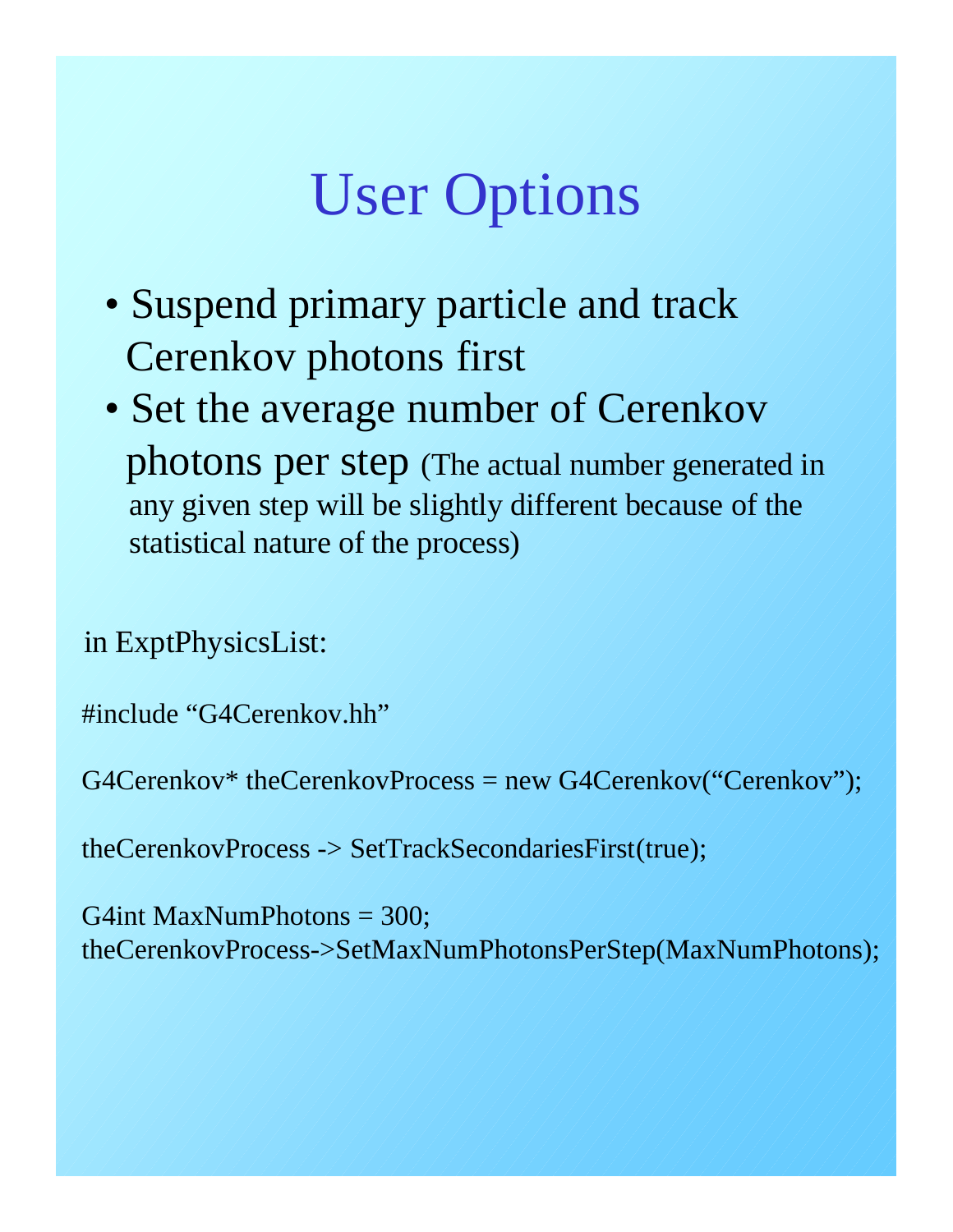### Scintillation Process

- Number of photons generated proportional to the energy lost during the step
- Emission spectrum sampled from empirical spectra
- Isotropic emission
- Uniform along the track segment
- With random linear polarization
- Emission time spectra with one exponential decay time constant.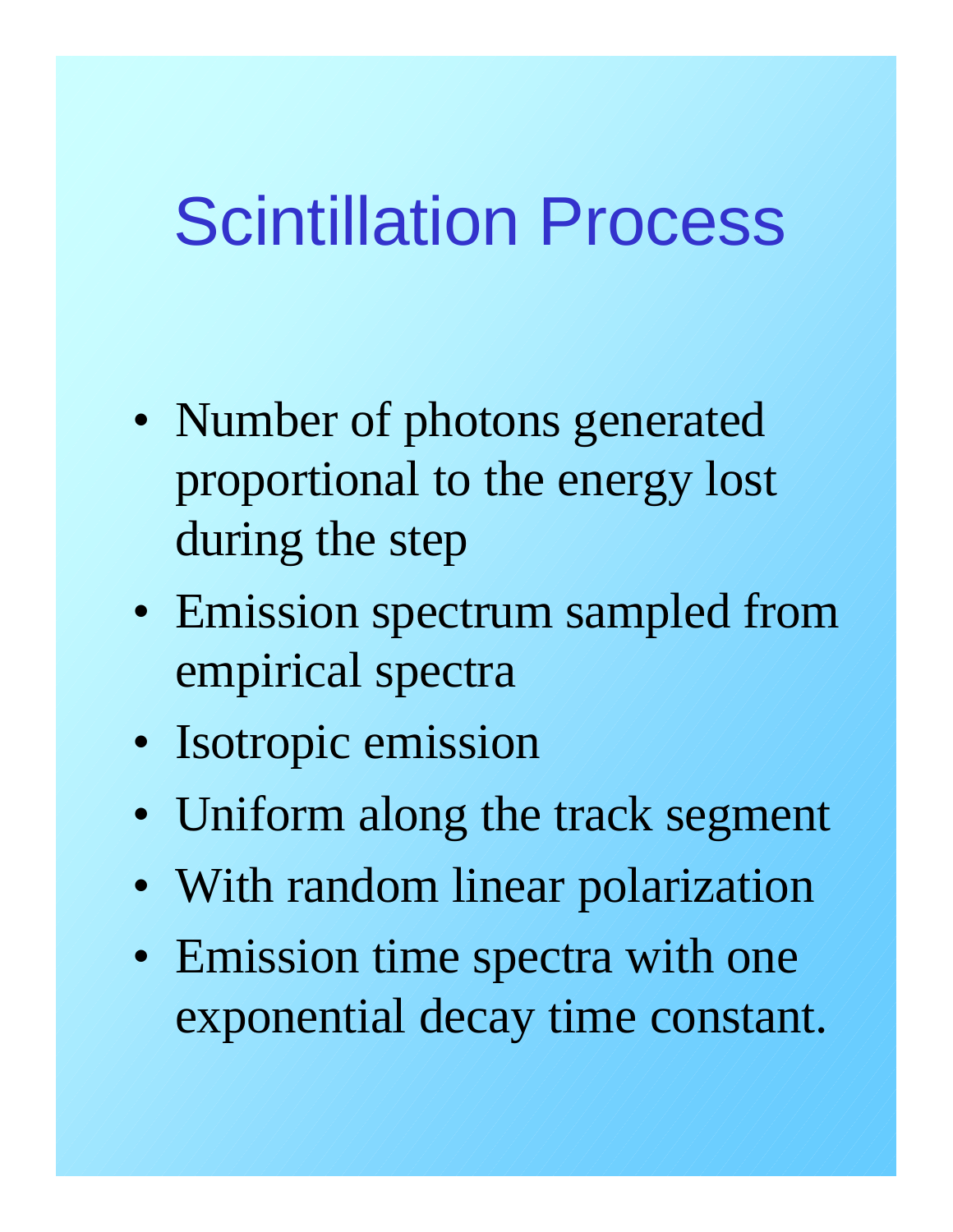# G4Scintillation Implementation Details

- Scintillation material has a characteristic light yield
- The statistical yield fluctuation is either broadened due to impurities for doped crystals or narrower as a result of the Fano Factor
- Suspend primary particle and track scintillation photons first

Note: Material properties are attached to the process (and not the material). This means, at present, GEANT4 can only accommodate one scintillation material in any given application

in ExptPhysicsList:

#include "G4Scintillation.hh"

 $G4Scintillation* the ScintProcess = new G4Scintillation("Scintillation");$ 

theScintProcess -> SetTrackSecondariesFirst(true); theScintProcess -> SetScintillationYield(7500.0/MeV); theScintProcess -> SetResolutionScale(1.0); theScintProcess -> SetScintillationTime(45.\*ns);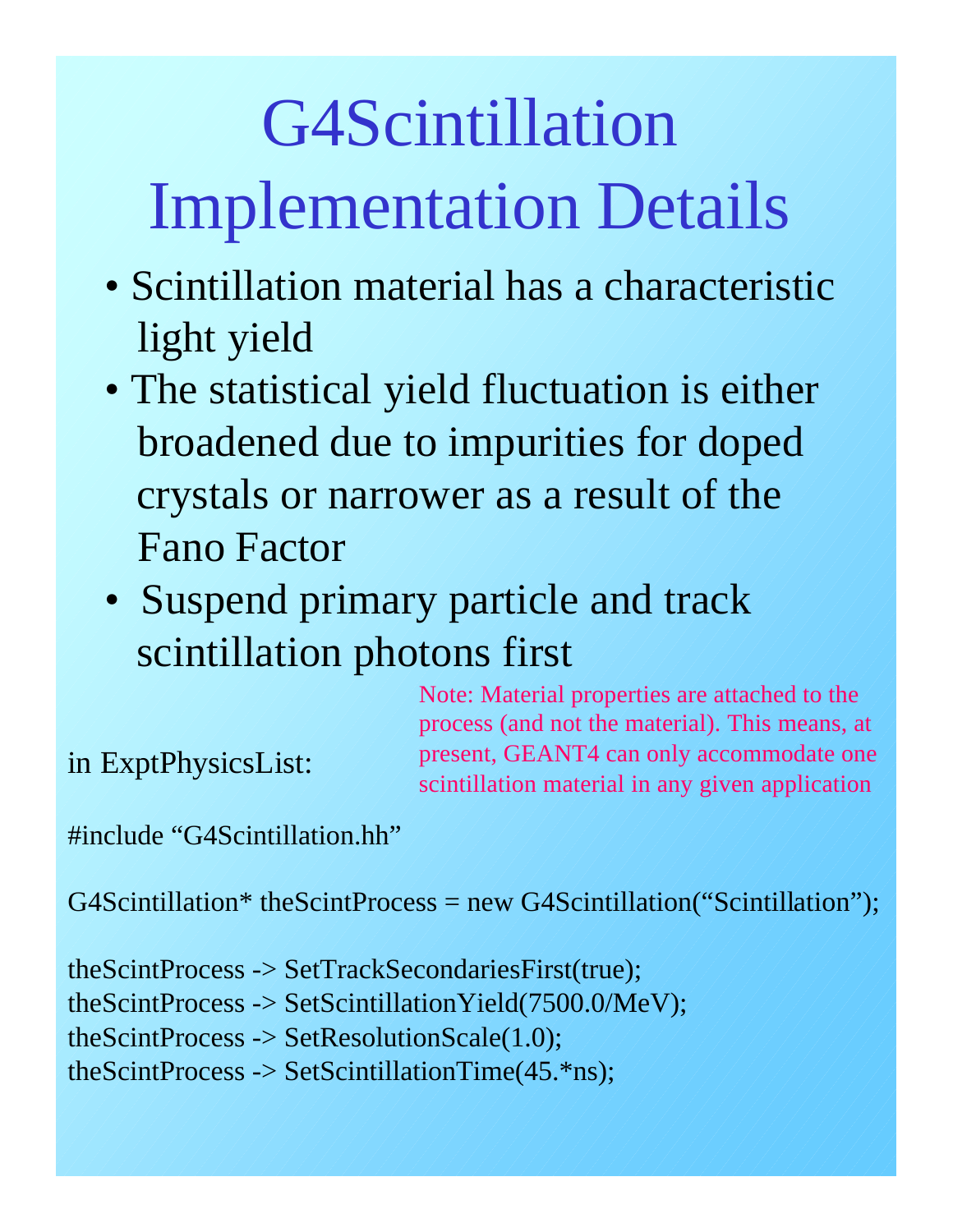#### #include "G4Material.hh

// Liquid Xenon

G4Element\* elementXe = new G4Element("Xenon","Xe",54.,131.29 $*$ g/mole);

G4Material\* LXe = new G4Material ("LXe",  $3.02*$ g/cm $3.1$ , kStateLiquid, 173.15\*kelvin,1.5\*atmosphere);

LXe  $\rightarrow$  AddElement(elementXe, 1);

const G4int NUMENTRIES = 9;

G4double LXe\_PP[NUMENTRIES] =  ${6.6*eV,6.7*eV,6.8*eV,6.9*eV,7.0*eV}$ , 7.1\*eV,7.2\*eV,7.3\*eV,7.4\*eV}; G4double LXe\_SCINT[NUMENTRIES] = {0.000134, 0.004432, 0.053991, 0.241971, 0.398942, 0.000134, 0.004432, 0.053991,0.241971};

G4double LXe\_RIND[NUMENTRIES] = { 1.57, 1.57, 1.57, 1.57, 1.57, 1.57, 1.57, 1.57, 1.57};

G4double LXe\_ABSL[NUMENTRIES] =  $\{35.*cm, 35.*cm, 35.*cm, 35.*cm,$ 35.\*cm, 35.\*cm, 35.\*cm, 35.\*cm, 35\*cm };

G4MaterialPropertiesTable\* LXe\_MPT = new G4MaterialPropertiesTable();

LXe\_MPT -> AddProperty("SCINTILLATION",LXe\_PP, LXe\_SCINT,NUMENTRIES); LXe\_MPT -> AddProperty("RINDEX", LXe\_PP,LXe\_RIND,NUMENTRIES); LXe\_MPT -> AddProperty("ABSLENGTH",LXe\_PP, LXe\_ABSL,NUMENTRIES);

LXe -> SetMaterialPropertiesTable(LXe\_MPT);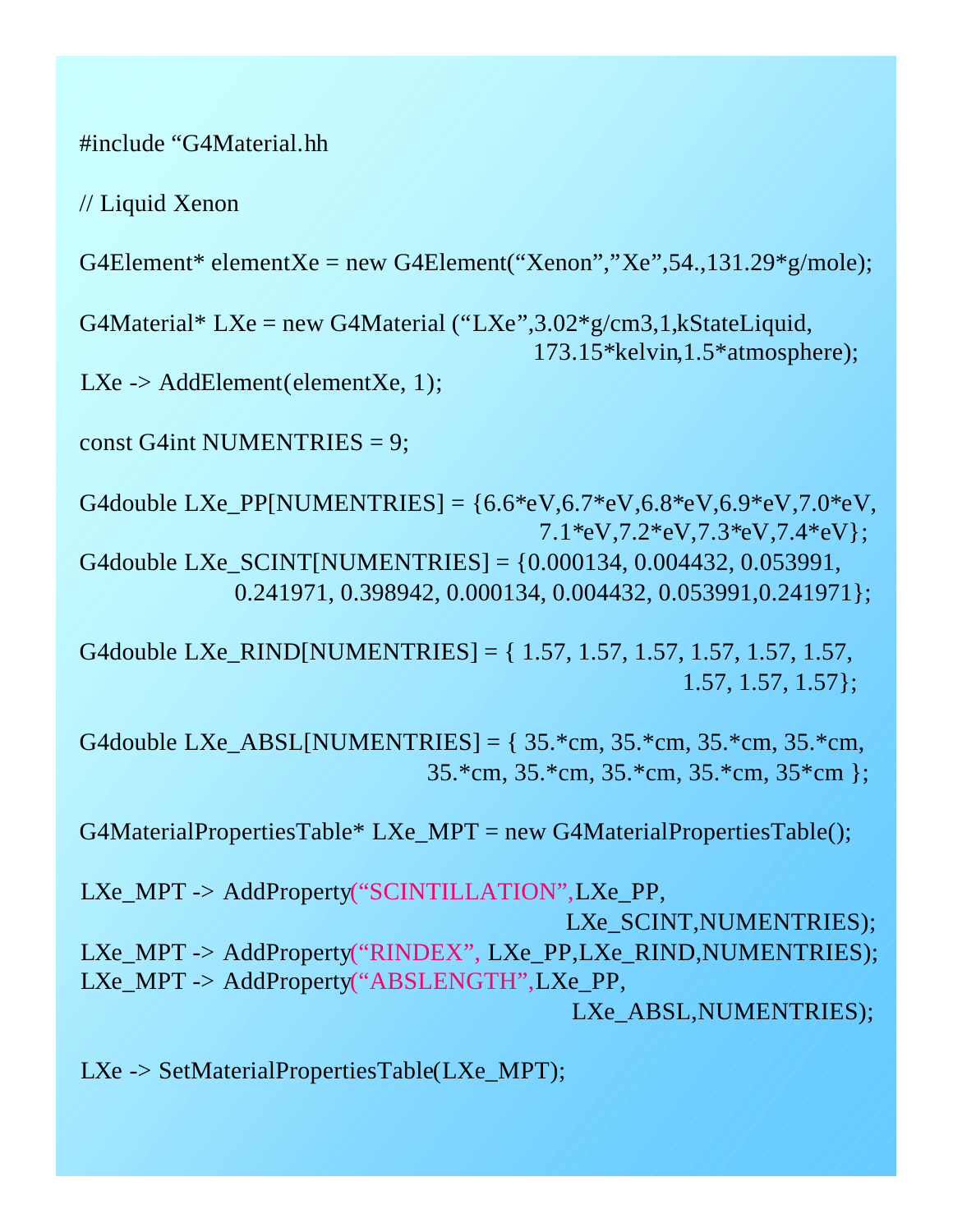# G4Absorption

• Bulk Absorption - 'kills' the particle

MPT->AddProperty("ABSLENGTH",ppckov,abslength,NUMENTRIES};

# Rayleigh Scattering

- The cross section is proportional to  $cos2(a)$ , where a is the angle between the initial and final photon polarization.
- The scattered photon direction is perpendicular to the new photon's polarization in such a way that the final direction, initial and final polarization are all in one plane.
- Rayleigh scattering attenuation coefficient is calculated for water following the Einstein-Smoluchowski formula, but in all other cases it must be provided by the user:

MPT -> AddProperty("RAYLEIGH",ppckov,scattering,NUMENTRIES};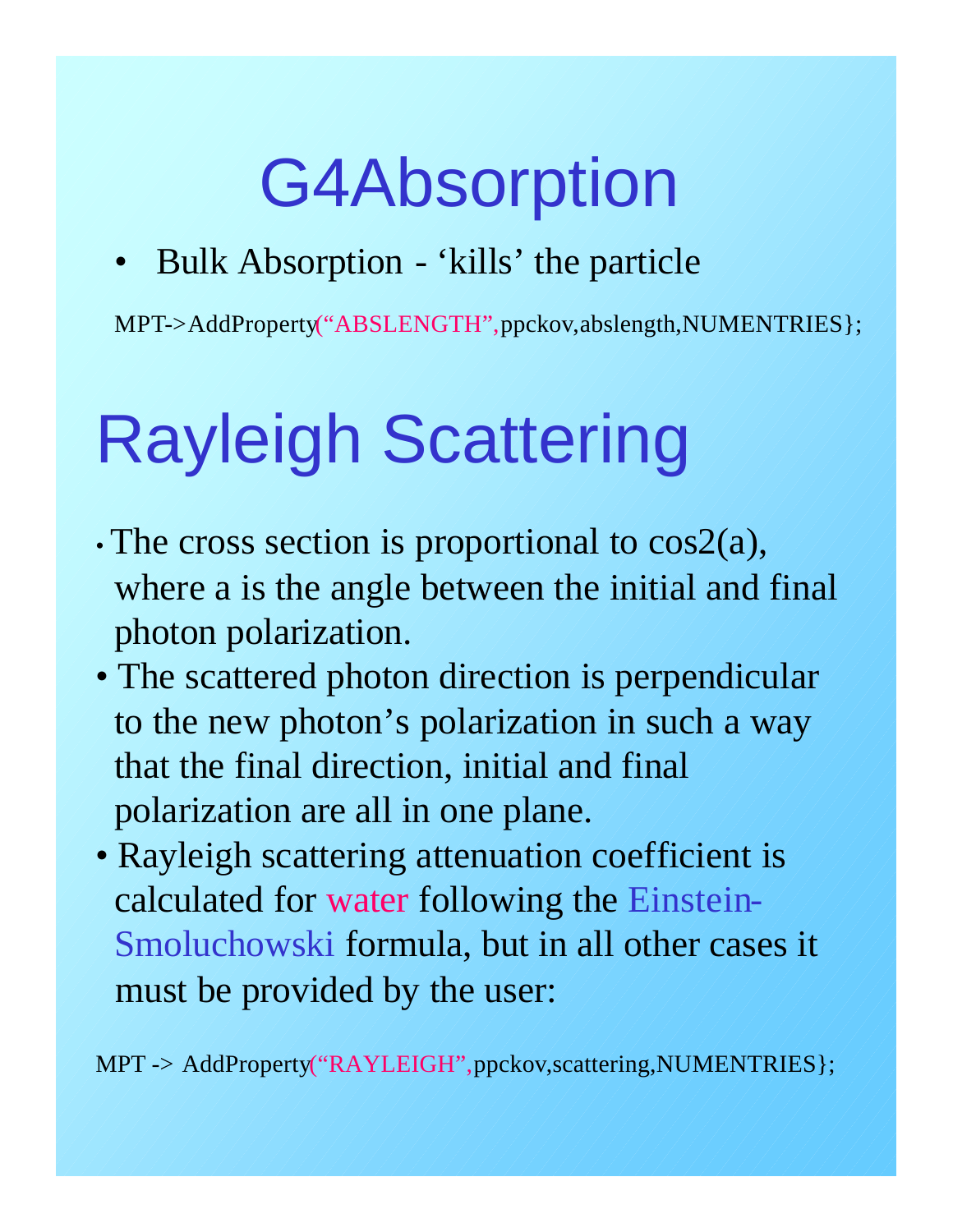### Boundary Process

#### • Dielectric - Dielectric

Depending on the photon's wave length, angle of incidence, (linear) polarization, and refractive index on both sides of the boundary:

- (a) total internal reflected
- (b) Fresnel refracted
- (c) Fresnel reflected
- Dielectric Metal (a) absorbed (detected) (b) reflected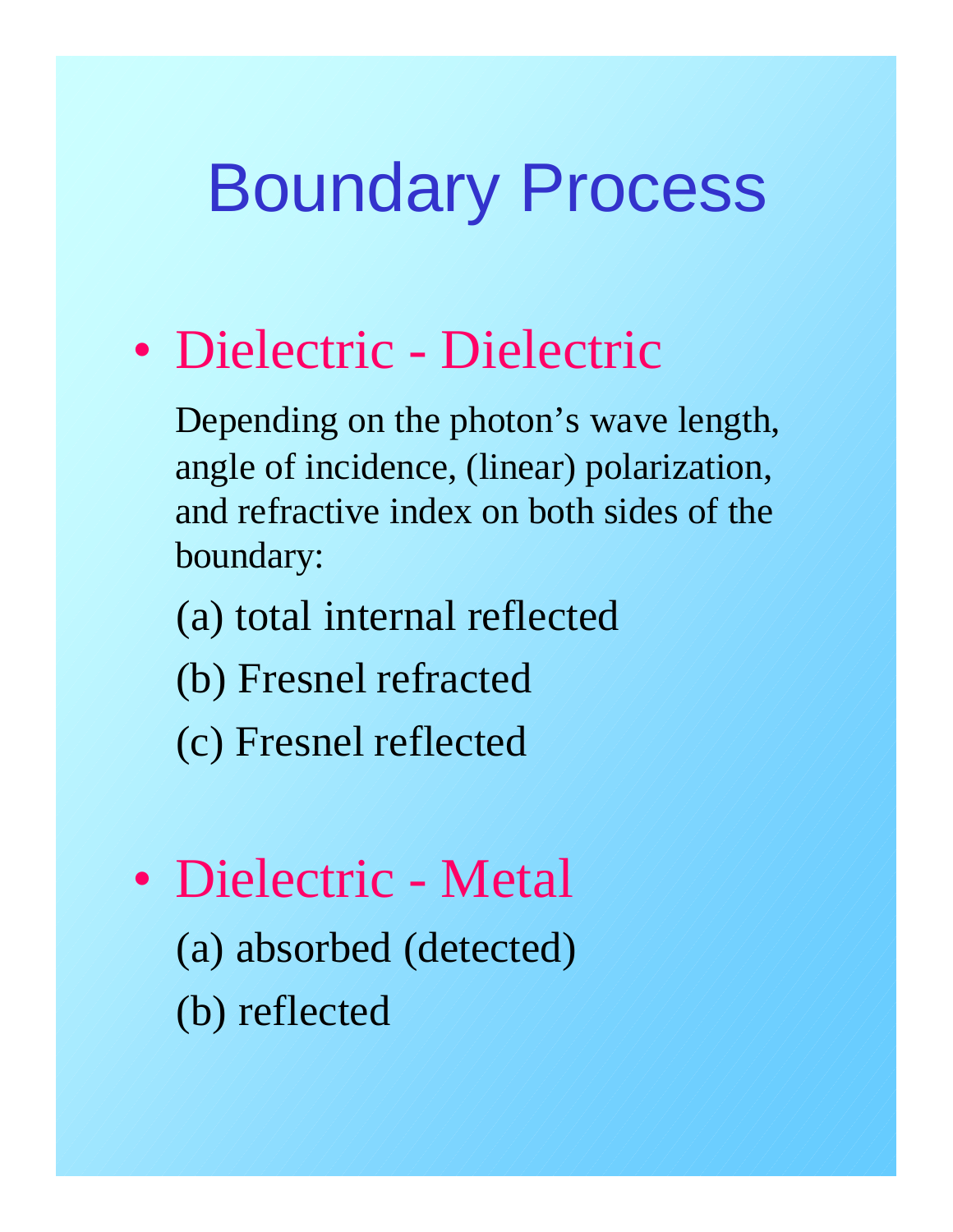### G4BoundaryProcess Implementation Details

- A 'discrete process', called at the end of every step
- never limits the step (done by the transportation)
- sets the 'forced' condition.
- Logic such that:
- preStepPoint: is still in the old volume postStepPoint: is already in the new volume so information is available from both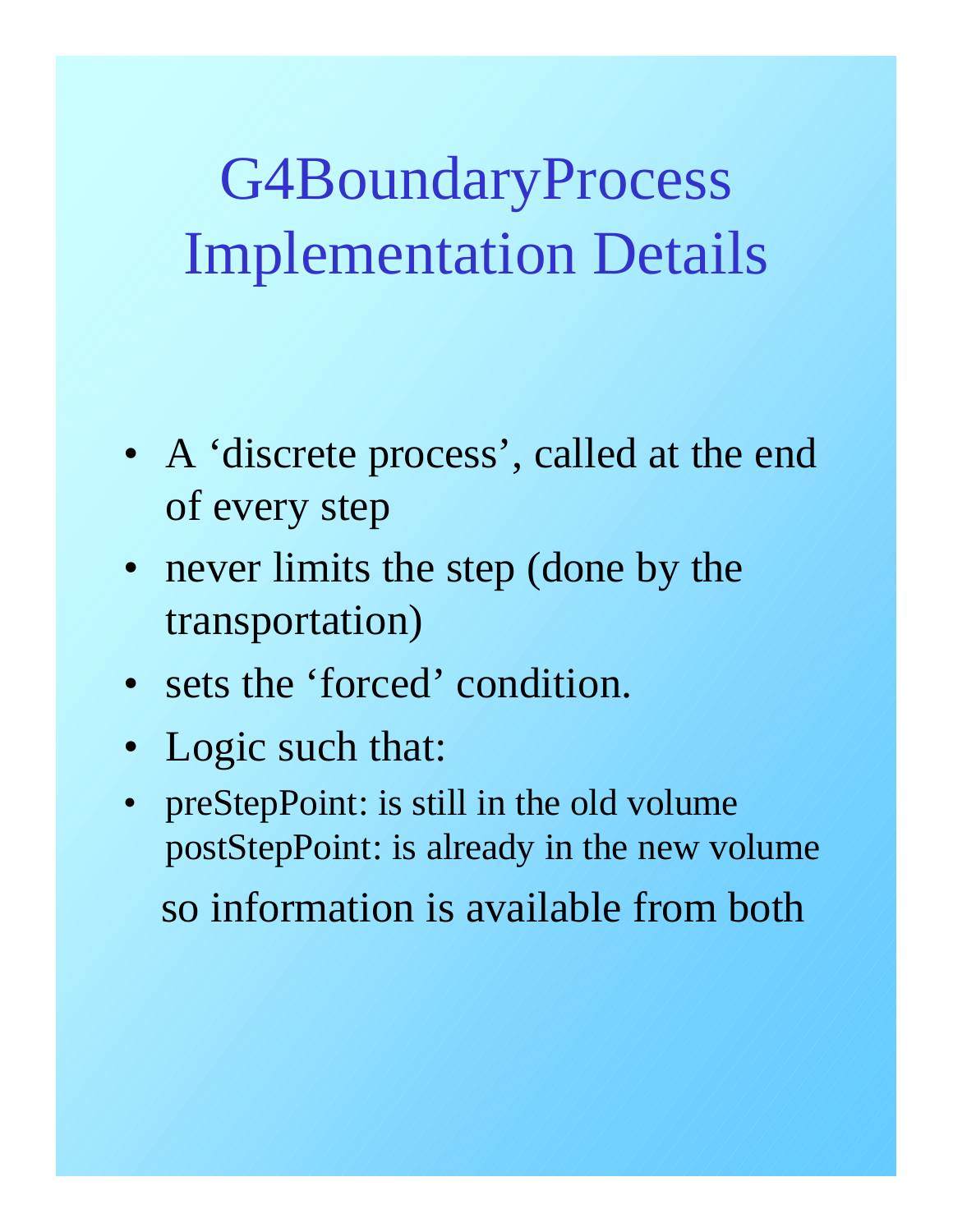# Surface Concept

Split into two classes

- Conceptual class: G4LogicalSurface (in the geometry category) holds:
	- (i) pointers to the relevant physical or logical volumes
	- (ii) pointer to a G4OpticalSurface

These classes are stored in a table and can be retrieved by specifying:

- (i) an **ordered** pair of physical volumes touching at the surface [G4LogicalBorderSurface] - in principle allows for different properties depending on which direction the photon arrives.
- (ii) a logical volume entirely surrounded by this surface [G4LogicalSkinSurface] - *useful when the volume is coded by a reflector and placed into many volumes* (*limitation: only one and the same optical property for all the enclosed volume's sides*).

(b) Physical class: G4OpticalSurface (in the material category) keeps information about the physical properties of the surface itself.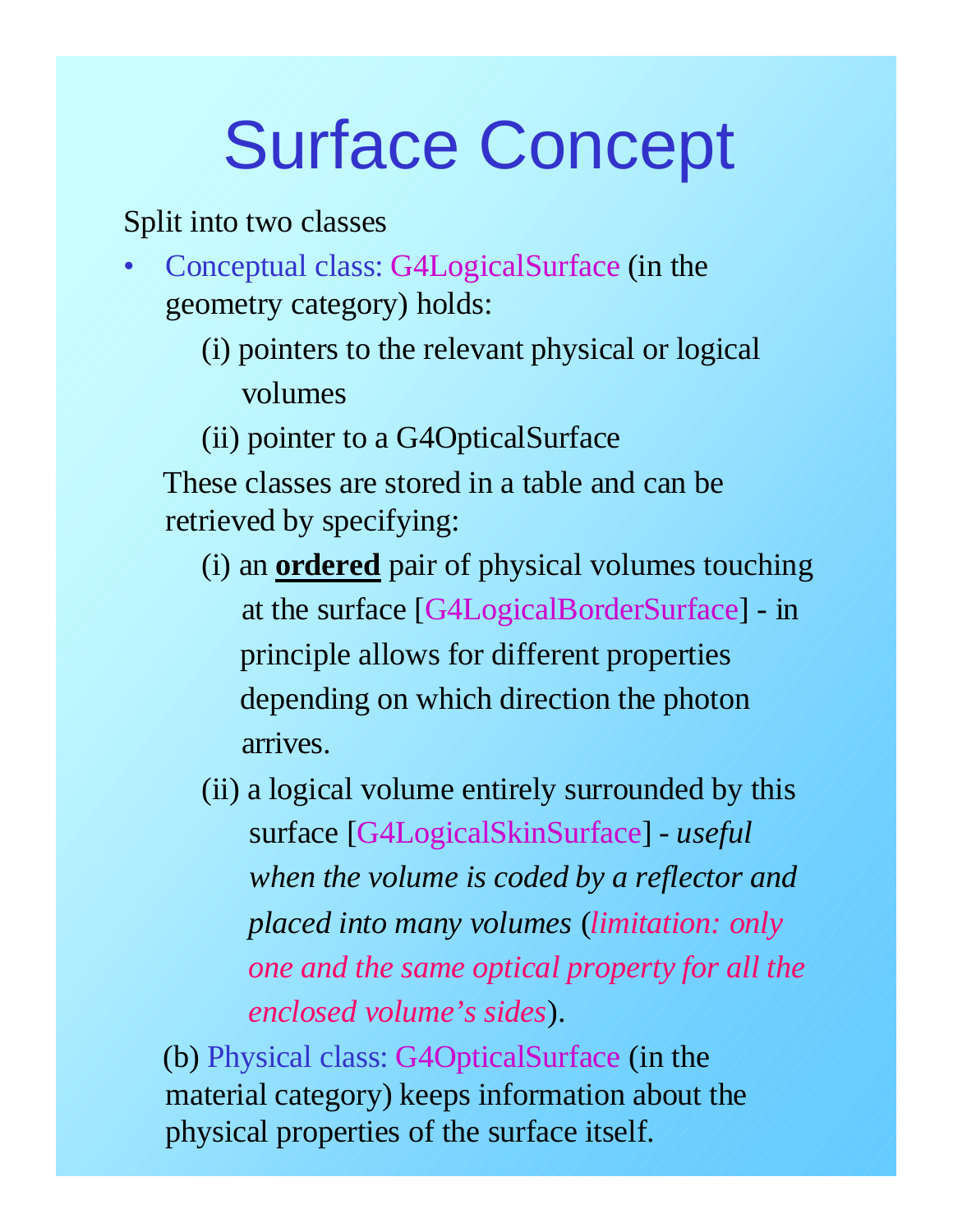### G4OpticalSurface

- Set the simulation model used by the boundary process: enum G4OpticalSurfaceModel {glisur, unfied}; GLISUR-Model: original G3 model UNIFIED-Model: adopted from *DETECT* (TRIUMF)
- Set the type of interface: enum G4OpticalSurfaceType { dielectric\_metal, dielectric\_dielectric};
- Set the surface finish: enum G4OpticalSurfaceFinish { polished, // smooth perfectly polished surface polishedfrontpainted, // polished top-layer paint polishedbackpainted, // polished (back) paint/foil ground, // rough surface groundfrontpainted, // rough top-layer paint groundbackpainted }; // rough (back) paint/foil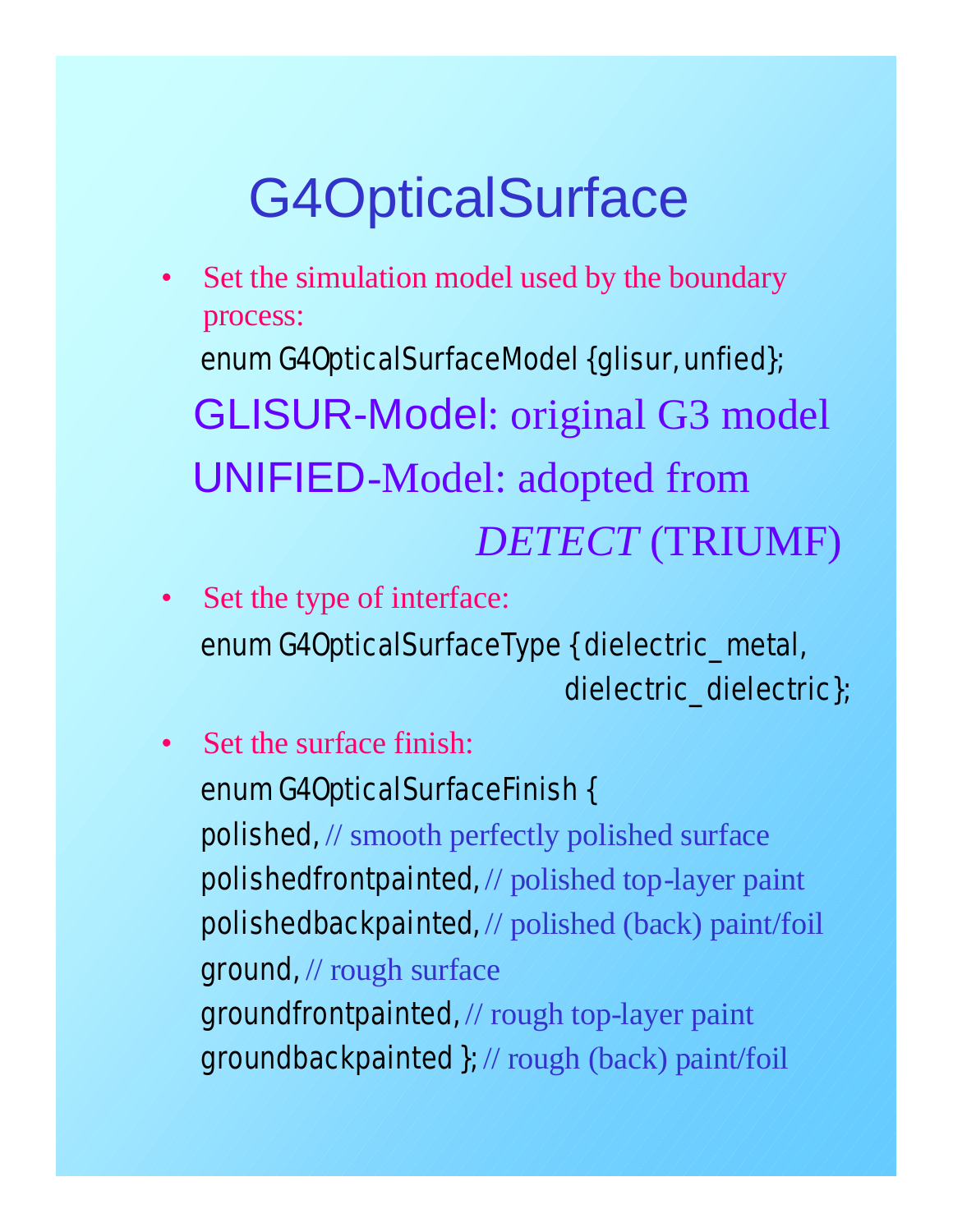#### **The assumption is that a rough surface is a collection of 'microfacets'**



Coordinate system used for ground surfaces along with the definition of geometrical parameters.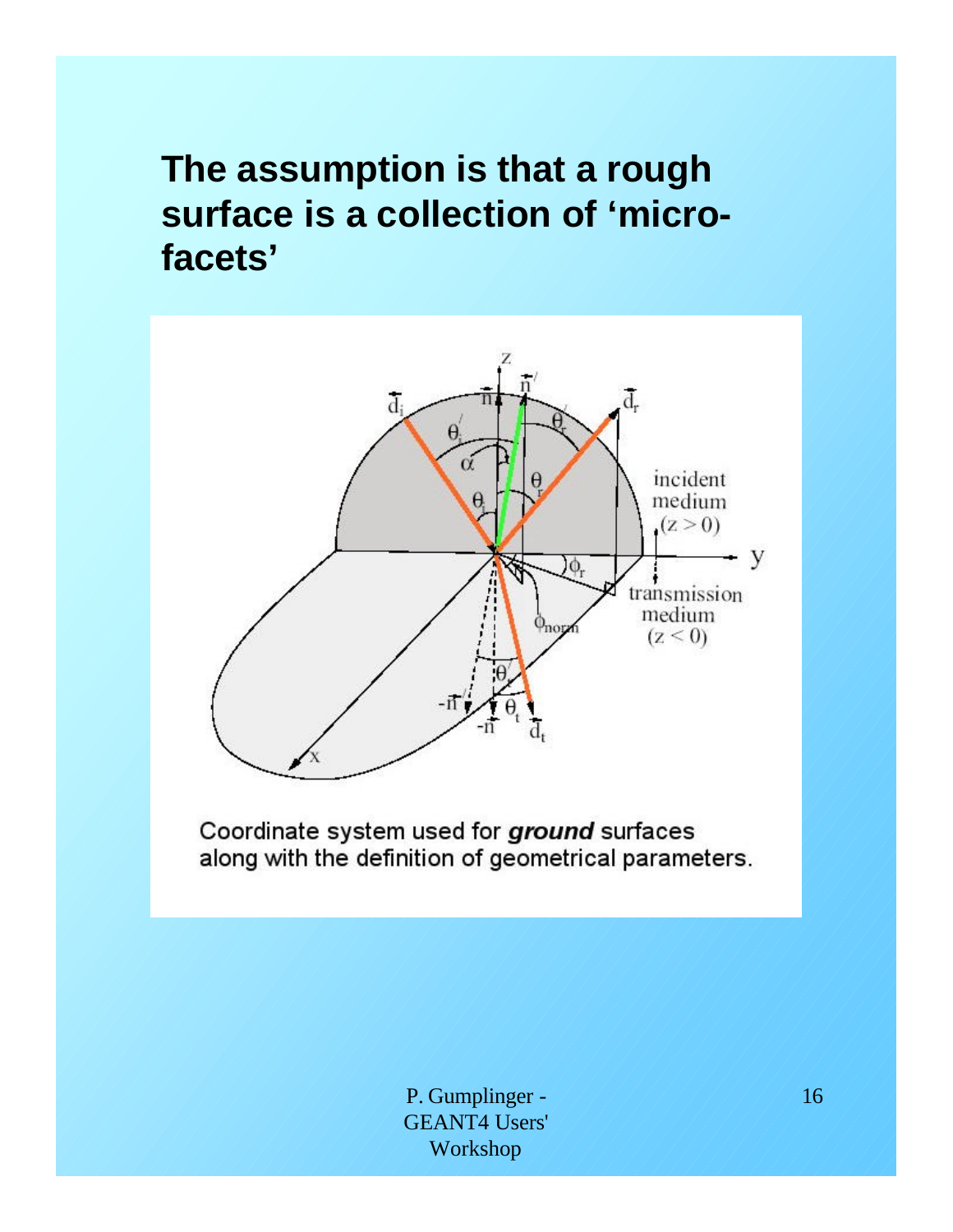#### Surface effects

POLISHED: In the case where the surface between two bodies is perfectly polished, the normal used by the G4BoundaryProcess is the normal to the surface defined by:

(a) the daughter solid entered; or else (b) the solid being left behind

GROUND: The incidence of a photon upon a rough surface requires choosing the angle, a, between a 'micro-facet' normal and that of the average surface.

The UNIFIED model assumes that the probability of micro-facet normals populates the annulus of solid angle sin(a)da will be proportional to a gaussian of SigmaAlpha:

theOpSurface -> SetSigmaAlpha(0.1);

```
where sigma_alpha is in [rad]
```
In the GLISUR model this is indicated by the value of polish; when it is <1, then a random point is generated in a sphere of radius (1-polish), and the corresponding vector is added to the normal. The value 0 means maximum roughness with effective plane of reflection distributed as  $cos(a)$ .

```
theOpSurface -> SetPolish(0.0);
```
The 'facet normal' is accepted if the refracted wave is still inside the original volume.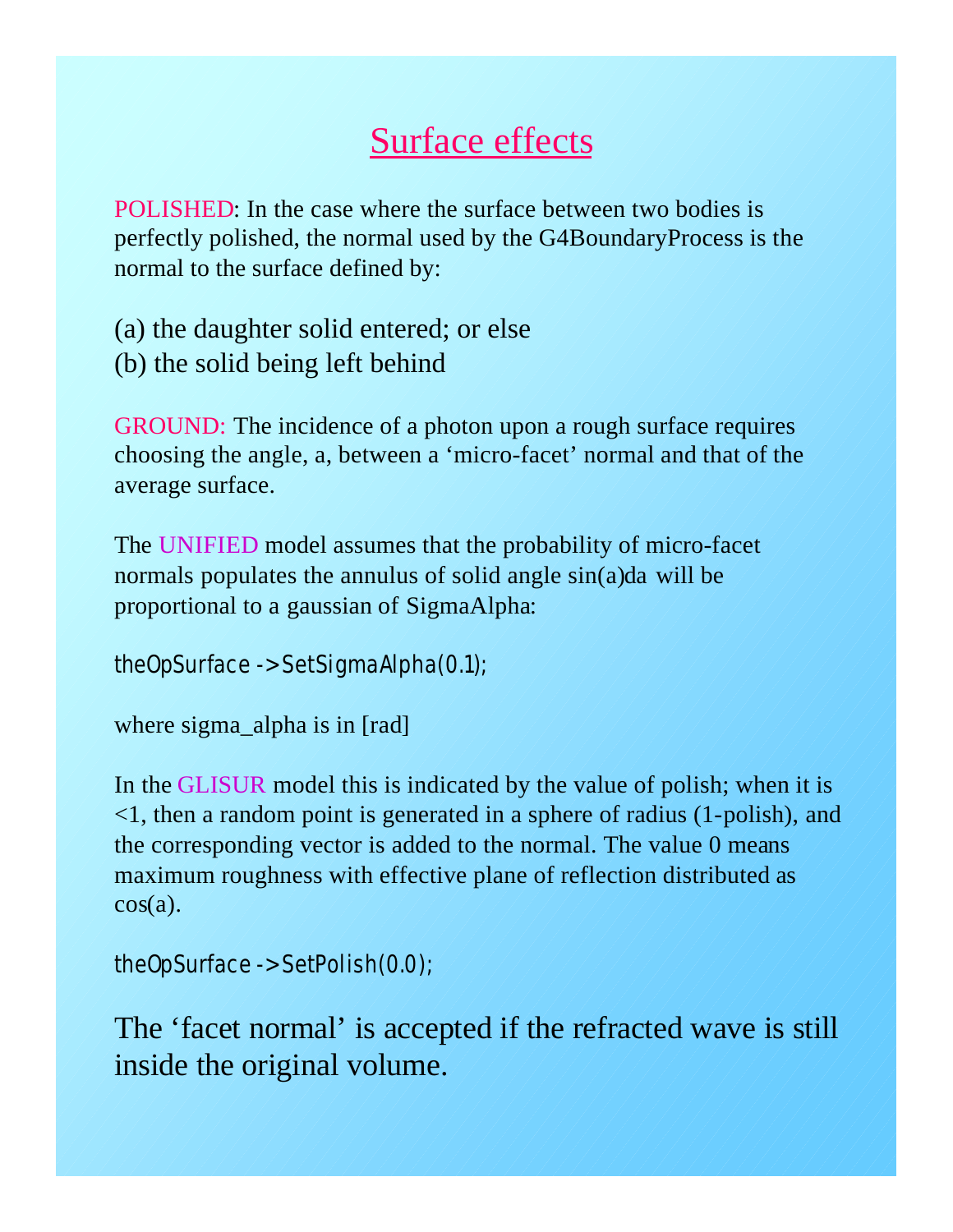

Special cases handled by the UNIFIED model: (a) when the incident photon does not aim toward the local micro-facet; or when the transmitted (b) or reflected (c) photon heads in the wrong direction with respect to the average surface normal.

F F *Process itself and without the need for*  F *relocation by the G4Navigator*. *In cases (b) and (c), multiple interactions with the boundary are possible within the*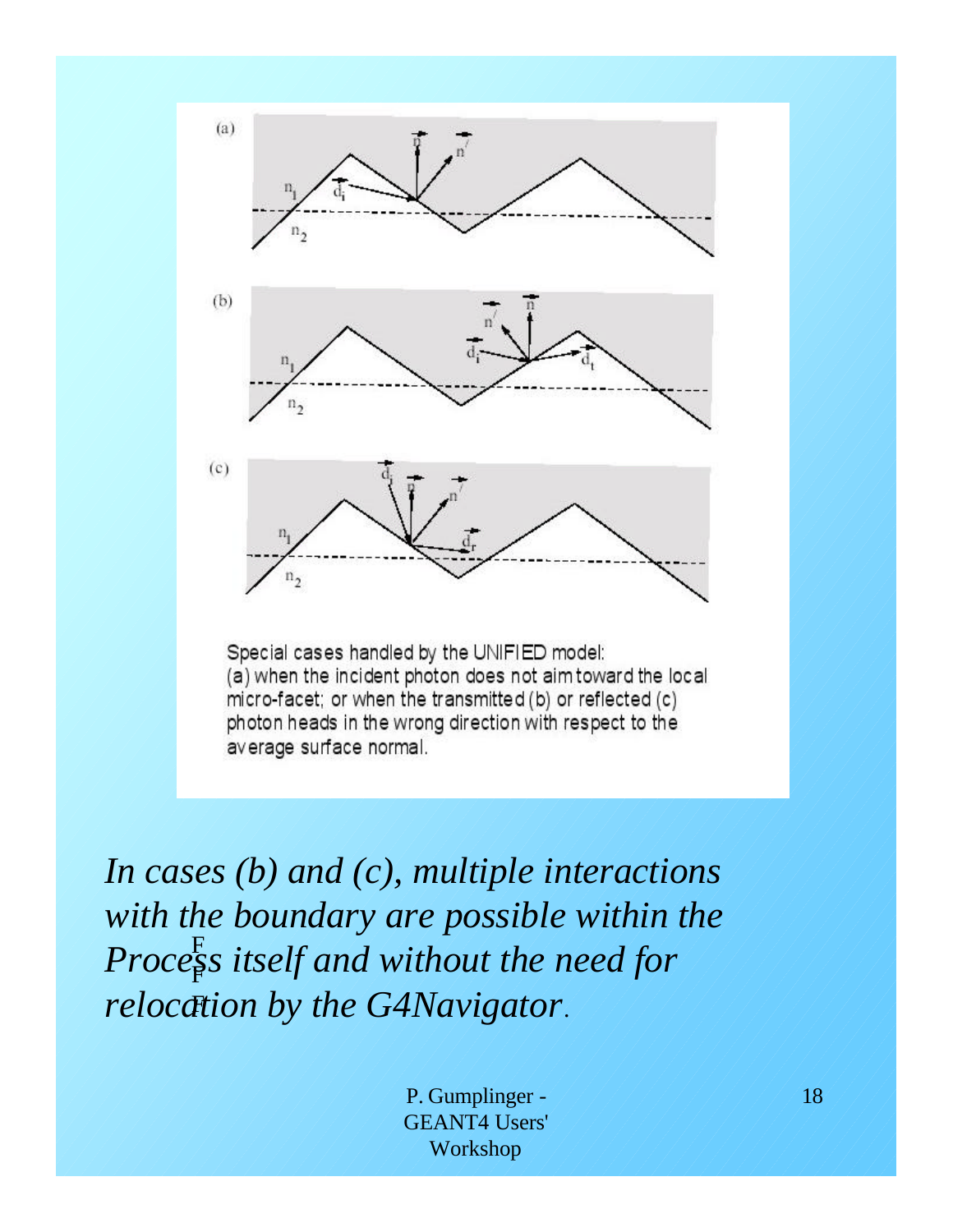

Polar plot of the radiant intensity in the UNIFIED model

**Csl:** Reflection prob. about the normal of a micro facet **Css:** Reflection prob. about the average surface normal **Cdl:** Prob. of internal Lambertian reflection **Cbs:** Prob. of reflection within a deep grove with the ultimate result of exact back scattering.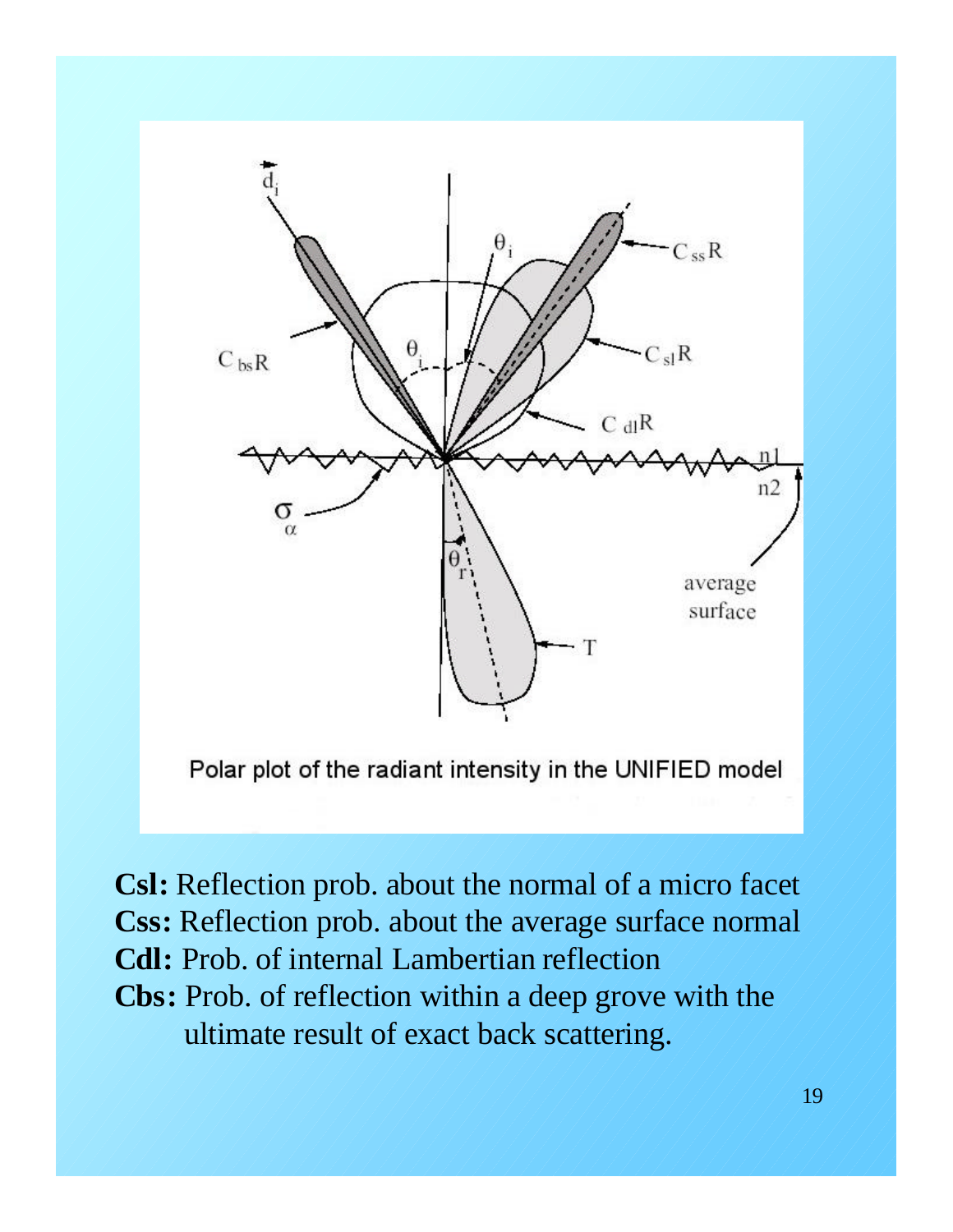#### The G4OpticalSurface also has a pointer to a G4MaterialPropertiesTable

In case the surface is painted, wrapped, or has a cladding, the table may include the thin layer's index of refraction.

*This allows the simulation of boundary effects both at the intersection between the medium and the surface layer, as well as the far side of the thin layer, all within the process itself and without invoking the G4Navigator; the thin layer does not have to be defined as a G4 tracking volume.*

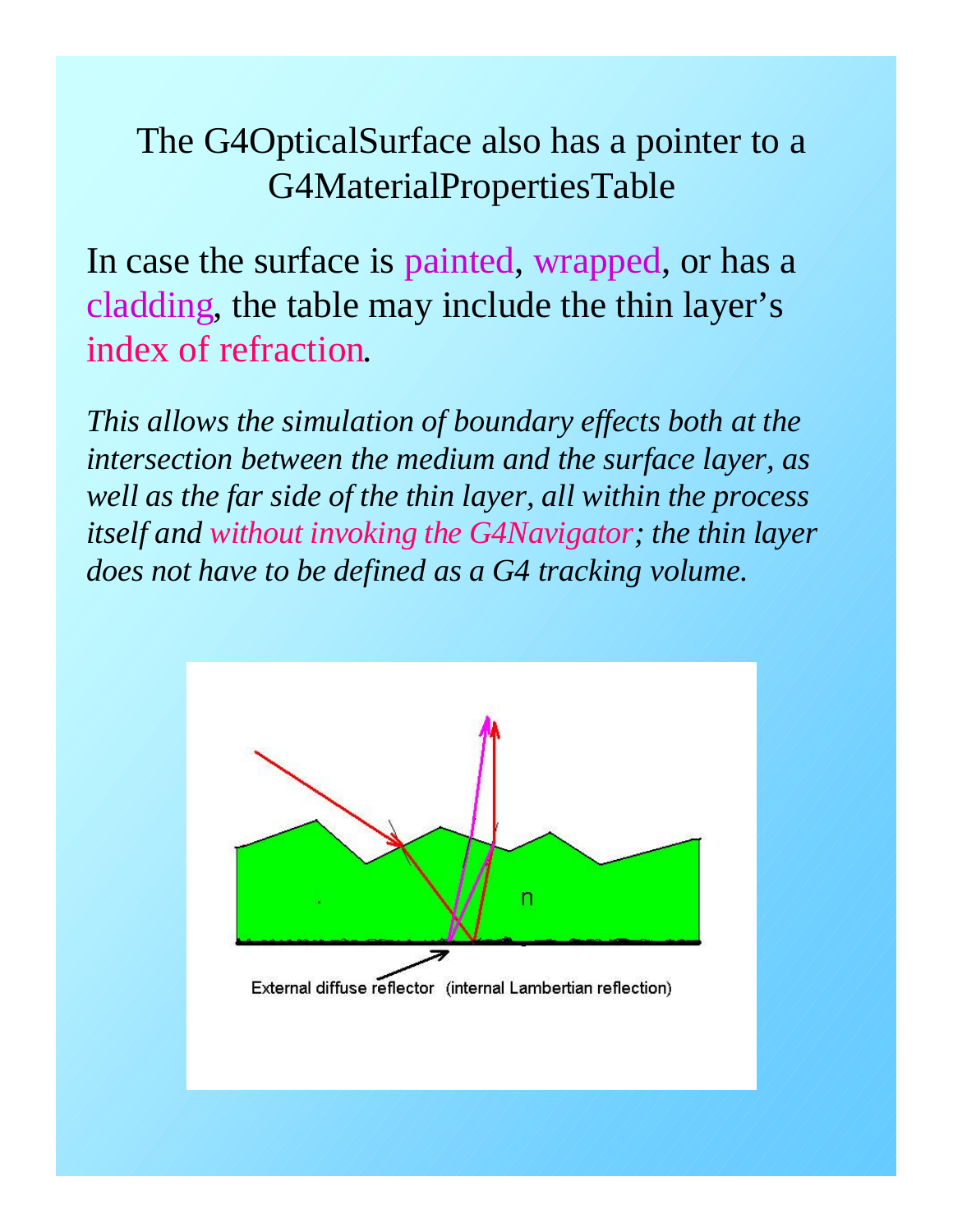### Example

G4LogicalVolume \* volume\_log; G4VPhysicalVolume \* volume1; G4VPhysicalVolume \* volume2;

// Surfaces

G4OpticalSurface\* OpWaterSurface = new G4OpticalSurface("WaterSurface");

OpWaterSurface -> SetModel(glisur); OpWaterSurface -> SetType(dielectric\_metal); OpWaterSurface -> SetFinish(polished);

```
G4LogicalBorderSurface* WaterSurface = new
 G4LogicalBorderSurface("WaterSurface",volume1,volume2,OpWaterSurface);
```
G4OpticalSurface \* OpAirSurface = new G4OpticalSurface("AirSurface");

OpAirSurface -> SetModel(unified); OpAirSurface -> SetType(dielectric\_dielectric); OpAirSurface -> SetFinish(ground);

G4LogicalSkinSurface \* AirSurface = new G4LogicalSkinSurface("AirSurface", volume\_log,OpAirSurface);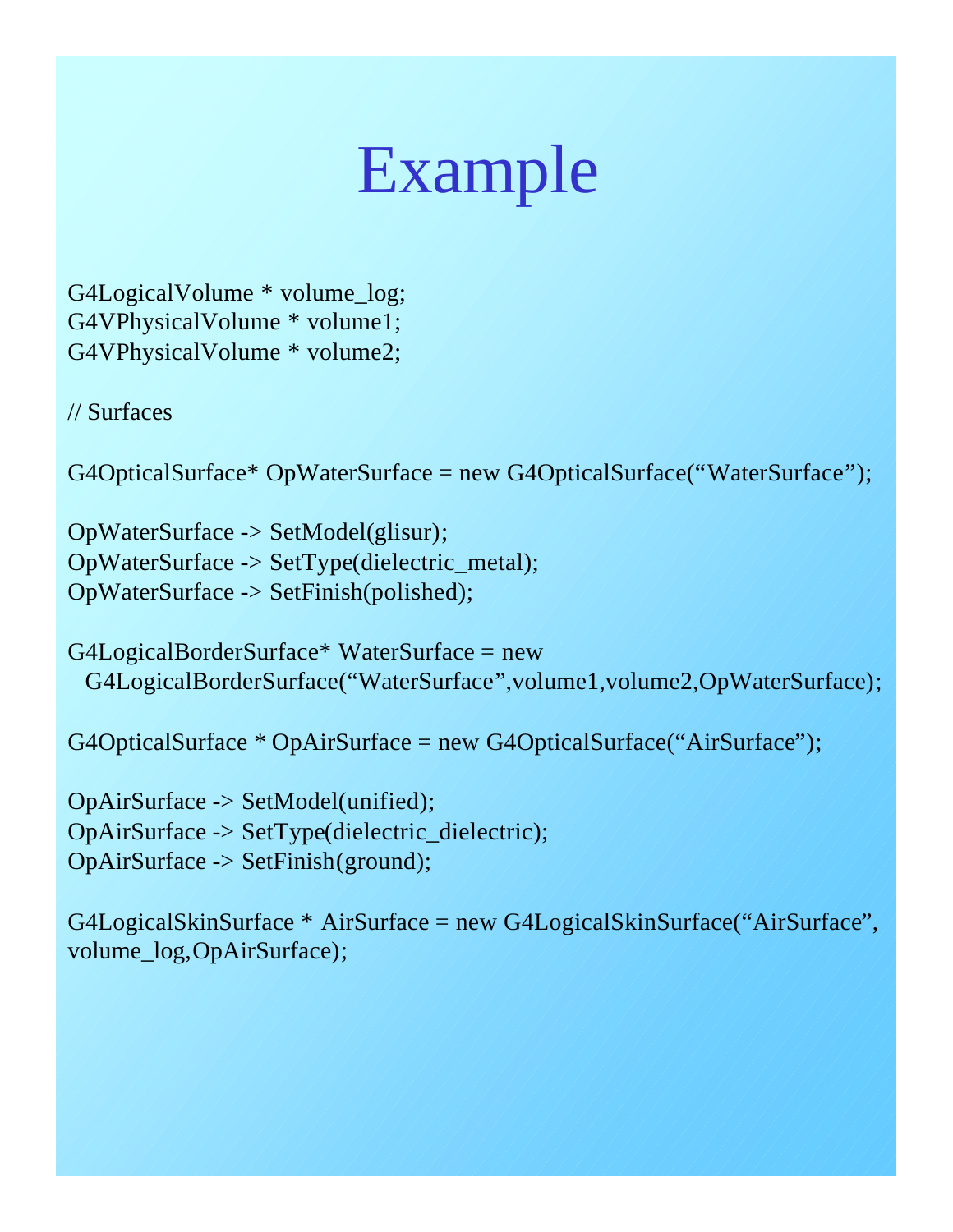G4OpticalSurface \* OpWaterSurface = new G4OpticalSurface("WaterSurface");

OpWaterSurface -> SetModel(unified); OpWaterSurface -> SetType(dielectric\_dielectric); OpWaterSurface -> SetFinish(groundbackpainted);

Const G4int NUM  $= 2$ ;

G4double pp[NUM] =  $\{2.038*eV, 4.144*eV\};$ 

G4double specularlobe[NUM] =  $\{0.3, 0.3\}$ ; G4double specularspike[NUM] =  $\{0.2, 0.2\}$ ; G4double backscatter[NUM] =  $\{0.1, 0.1\}$ ;

G4double rindex[NUM] =  $\{1.35, 1.40\}$ ;

G4double reflectivity  $[NUM] = \{0.3, 0.5\};$ G4double efficiency [NUM] =  $\{0.8, 1.0\}$ ;

G4MaterialPropertiesTable \*SMPT = new G4MaterialPropertiesTable();

SMPT -> AddProperty("RINDEX", pp, rindex, NUM);  $SMPT$  ->

AddProperty("SPECULARLOBECONSTANT",pp,specularlobe,NUM);  $SMPT$  ->

AddProperty("SPECULARSPIKECONSTANT",pp,specularspike,NUM); SMPT -> AddProperty("BACKSCATTERCONSTANT",pp,backscatter,NUM); SMPT -> AddProperty("REFLECTIVITY",pp,reflectivity,NUM); SMPT -> AddProperty("EFFICIENCY",pp,efficiency,NUM);

OpWaterSurface -> SetMaterialPropertiesTable(SMPT);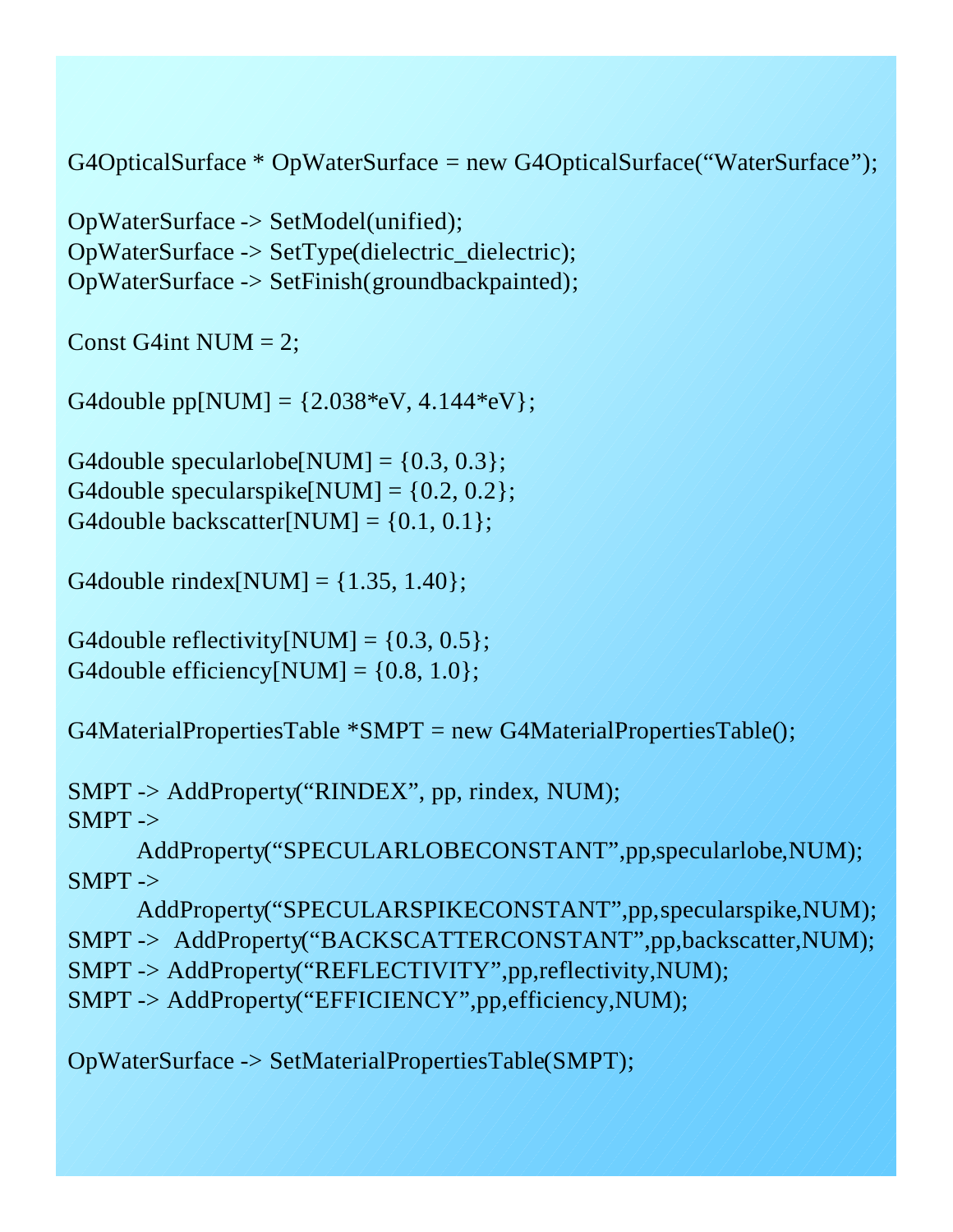The logic in G4OpBoundaryProcess:PostStepDoIt is as follows:

- (1) Make sure:
	- (a) the photon is at a boundary ( $StepStatus = fGeomBoundary)$ )
	- (b) the last step taken is not a very short step (StepLength >=kCarTolerance/2) as it can happen upon reflection ELSE do nothing and RETURN
- (2) If the two media on either side are identical do nothing and **RETURN**
- (3) If the original medium had no G4MaterialPropertiesTable defined kill the photon and RETURN ELSE get the refractive index
- (4) Get the refractive index for the medium on the other side of the boundary, if there is one.
- (5) See, if a G4LogicalSurface is defined between the two volumes, if so get the G4OpticalSurface which contains physical surface parameters.

#### (6) Default to *glisur* model and *polished* surface

- (7) If the new medium had a refractive index, set the surface type to 'dielectric-dielectric' ELSEIF get the refractive index from the G4OpticalSurface ELSE kill the photon.
- (8) Use (as far as it has the information) G4OpticalSurface to model the surface ELSE use Default.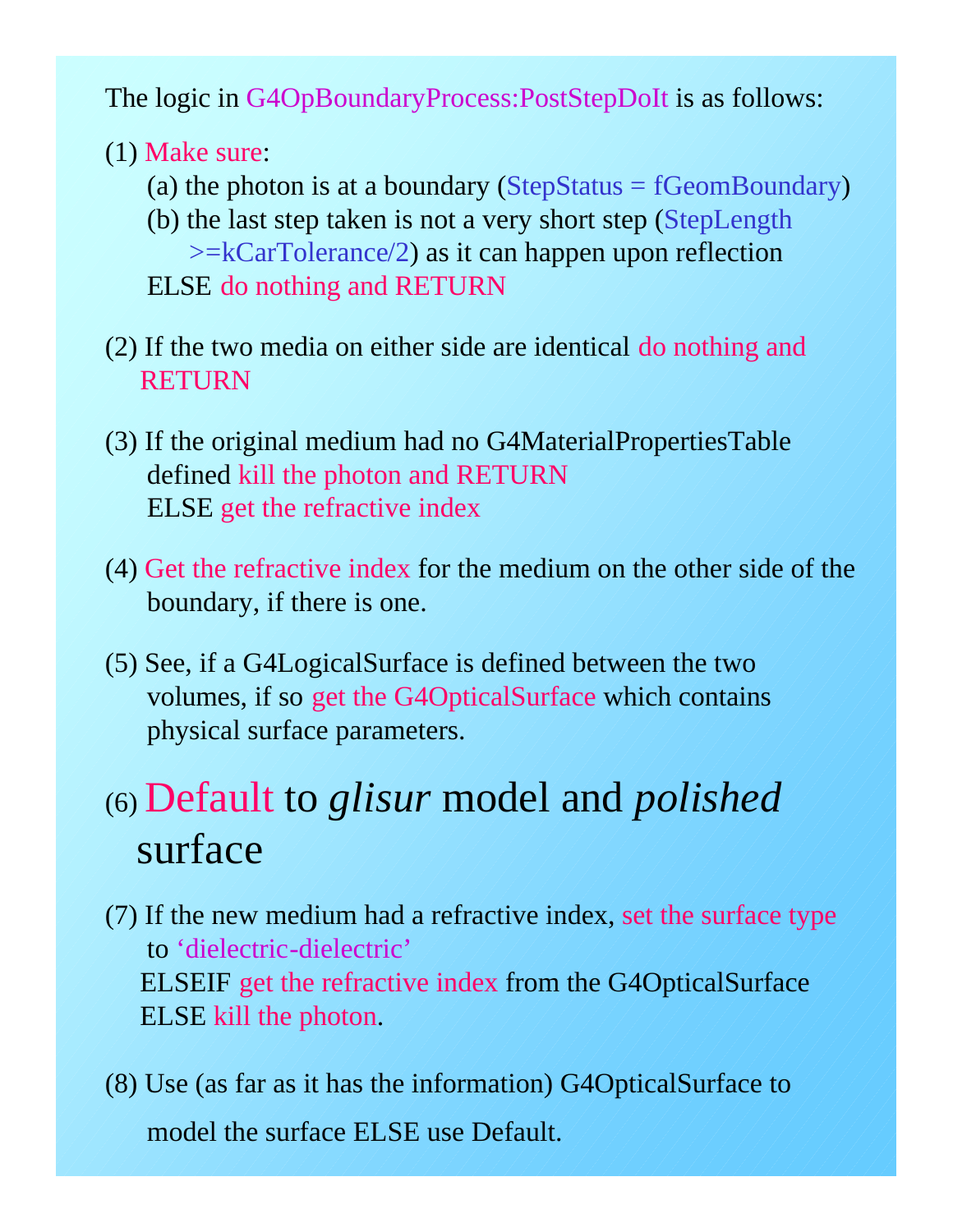As a consequence:

(1) For polished interfaces between two media, no 'surface' needs to be specified. All that is required is that the two media have an index of refraction stored in their respective G4MaterialPropertiesTable.

(2) The boundary process implementation is rigid about what it expects the G4Navigator does upon reflection on a boundary.

(3) G4BoundaryProcess with 'surfaces' is only possible for volumes that have been positioned by using placement rather than replica or touchables.